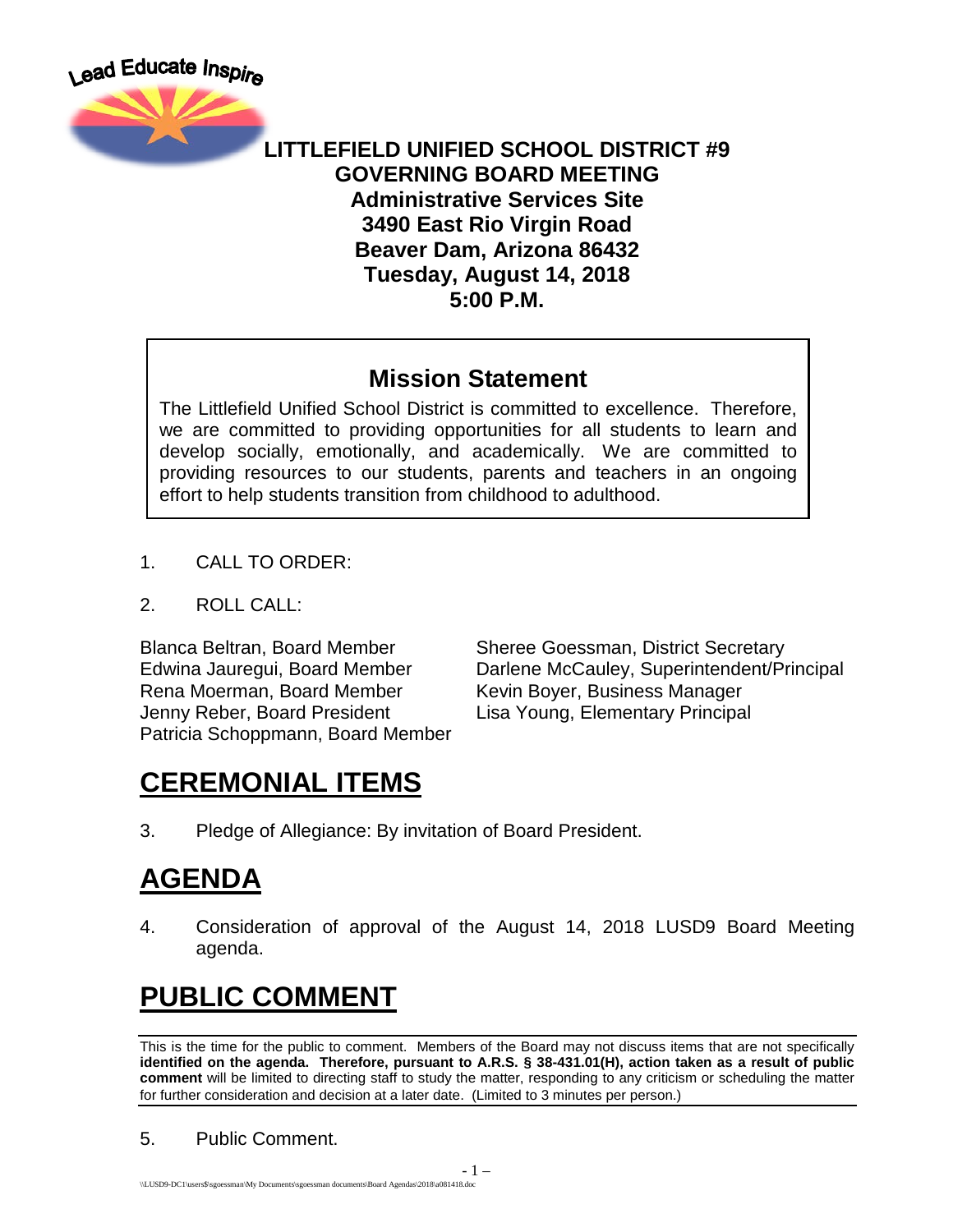

# **INFORMATION AND DISCUSSION:**

- 6. Mr. Boyer, Business Manager.
	- a. Student Activity Account Balance.
	- b. Other
- 7. Mrs. Young, Elementary Principal
	- a. School Update.
	- b. Other
- 8. Mrs. McCauley, Superintendent/Principal
	- a. Upcoming Dates:
		- i. First Day of School Wednesday, August  $15<sup>th</sup>$
	- b. Other
- 9. Board Reports.
	- a. Other
- 10. Update on Old Littlefield School.

## **CONSENT AGENDA**

Approval of Routine Orders of Business. Documentation concerning the matters on the Consent Agenda may be reviewed at the Littlefield Unified School District Office, located at 3490 East Rio Virgin Road, Beaver Dam, Arizona. Any Board Member may request an item be pulled off the agenda for further discussion.

- 11. Consideration of approval of the July 10, 2018 Regular Meeting Minutes.
- 12. Consideration of approval of Vouchers:
	- a. LUSD9 Payroll Vouchers: 02/1902 and 03/1903.
	- b. LUSD9 Vouchers: 1031, 1032, 1033, 1001, and 1002.

(Members of the public may view the content of the vouchers 24 hours prior to the board meeting in the district office.)

- 13. Consideration of authorization for Darlene McCauley to approve and sign LUSD #9 documents as the Superintendent.
- 14. Consideration of approval of FY 2018/2019 Classified Personnel Ratification as per the attached list, including the following:

| <b>Name</b>        | <b>Position</b>                 | <b>Effective</b><br>Date |
|--------------------|---------------------------------|--------------------------|
| Francolini, Leslee | <b>Bus Driver</b>               | 08/09/2018               |
| Mace, Janice       | <b>Elementary SPED Aide</b>     | 08/07/2018               |
| Manson, Ashley     | Preschool Aide                  | 08/09/2018               |
| Mason, Yesenia     | Food Svc. Worker (Mon. & Tues.) | 08/09/2018               |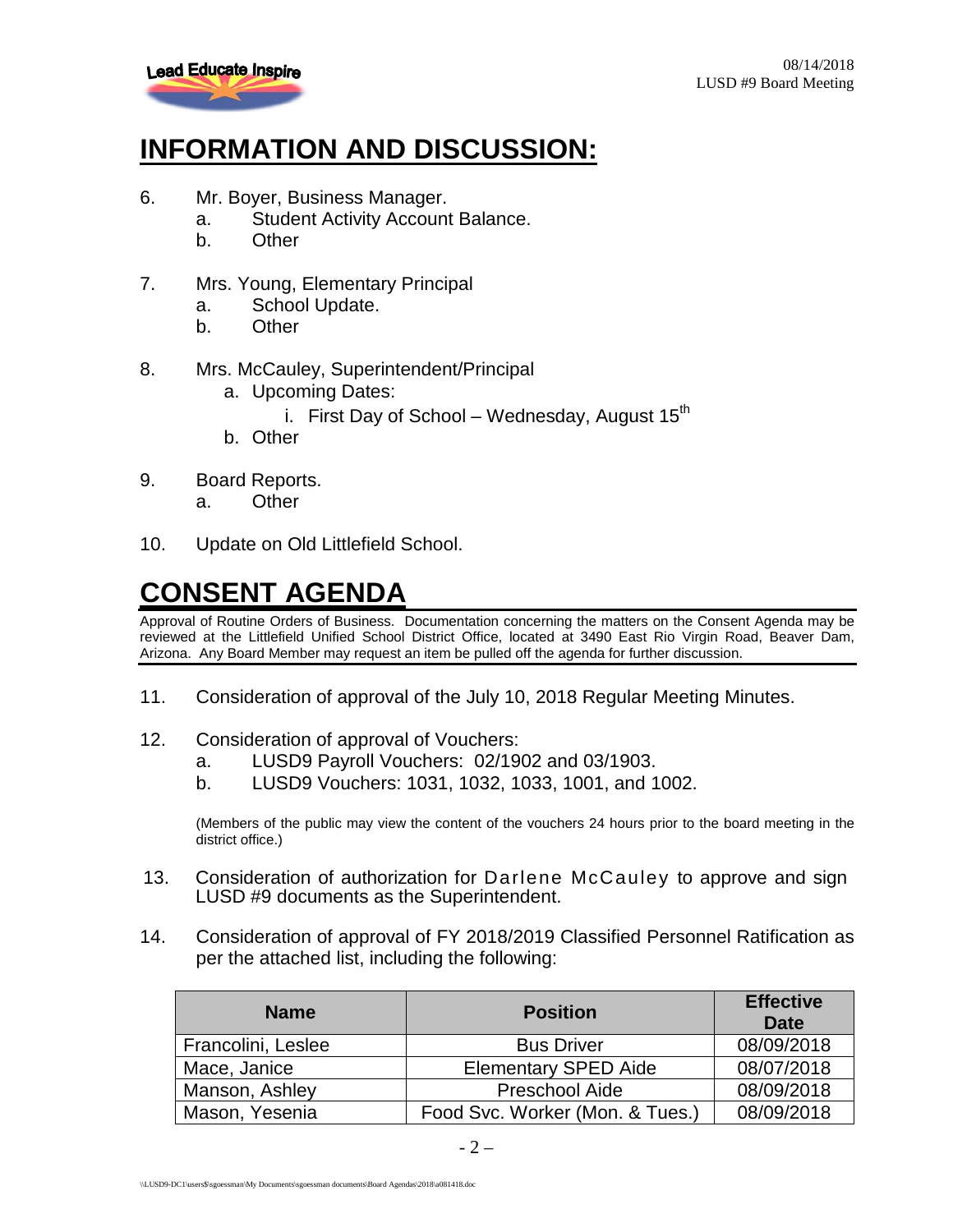**Lead Educate Inspire** 

| Powell, Larry        | <b>PT Custodian</b>        | 07/09/2018 |
|----------------------|----------------------------|------------|
| Ramos-Mendoza, Nancy | Preschool Aide             | 08/09/2018 |
| Rodriguez, Ana       | <b>Food Service Worker</b> | 08/09/2018 |

15. Consideration of approval of FY 2018/2019 Certified Personnel Ratification as per the attached list, including the following:

| <b>Name</b>       | <b>Position</b>             | <b>Effective</b><br>Date |
|-------------------|-----------------------------|--------------------------|
| Boyer, Cody       | <b>PE/Health Teacher</b>    | 08/09/2018               |
| Lindberg, Christy | <b>CTE Computer Teacher</b> | 08/09/2018               |

16. Consideration of approval of FY 2018/2019 Certified Substitutes and Classified Substitutes Ratification as per the attached list, including the following:

| <b>Name</b>    | <b>Position</b>              | <b>Effective</b><br>Date |
|----------------|------------------------------|--------------------------|
| Calton, Lael   | <b>Certified Substitute</b>  | 11/15/2018               |
| Carlson, Trudy | <b>Classified Substitute</b> | 08/15/2018               |

17. Consideration of the following staff resignations/terminations:

| <b>Name</b>     | <b>Position Location</b>    | <b>Last Day</b> |
|-----------------|-----------------------------|-----------------|
| Delaney, Travis | <b>PE/Health Teacher</b>    | 05/25/2018      |
| Hurley, Rory    | <b>CTE Computer Teacher</b> | 05/25/2018      |

- 18. Consideration of approval of a wage correction for Lead Food Service Worker.
- 19. Consideration of approval of Emergency Purchases:
	- a) Purchase of plumbing supplies in the amount of \$69.53 from Mountainland Supply for repair of plumbing issues at the Jr/Sr High School.
	- b) Repair of Walk In Coolers in the amount of \$120.00 for Elementary Kitchen and \$160.00 for Jr/Sr. High Kitchen. The repair was done by Interwest Refrigeration.

## **ACTION ITEMS AND/OR DISCUSSION**

- 20. Consideration of approval of the \$608 fee for the Pre-School Program.
- 21. Review and approval of the final Audit Contract per the RFP.
- 22. Consideration of first reading of the following policies:
	- a. DICA Budget Format.
	- b. DIE Audits/Financial Monitoring.
	- c. DJ Purchasing.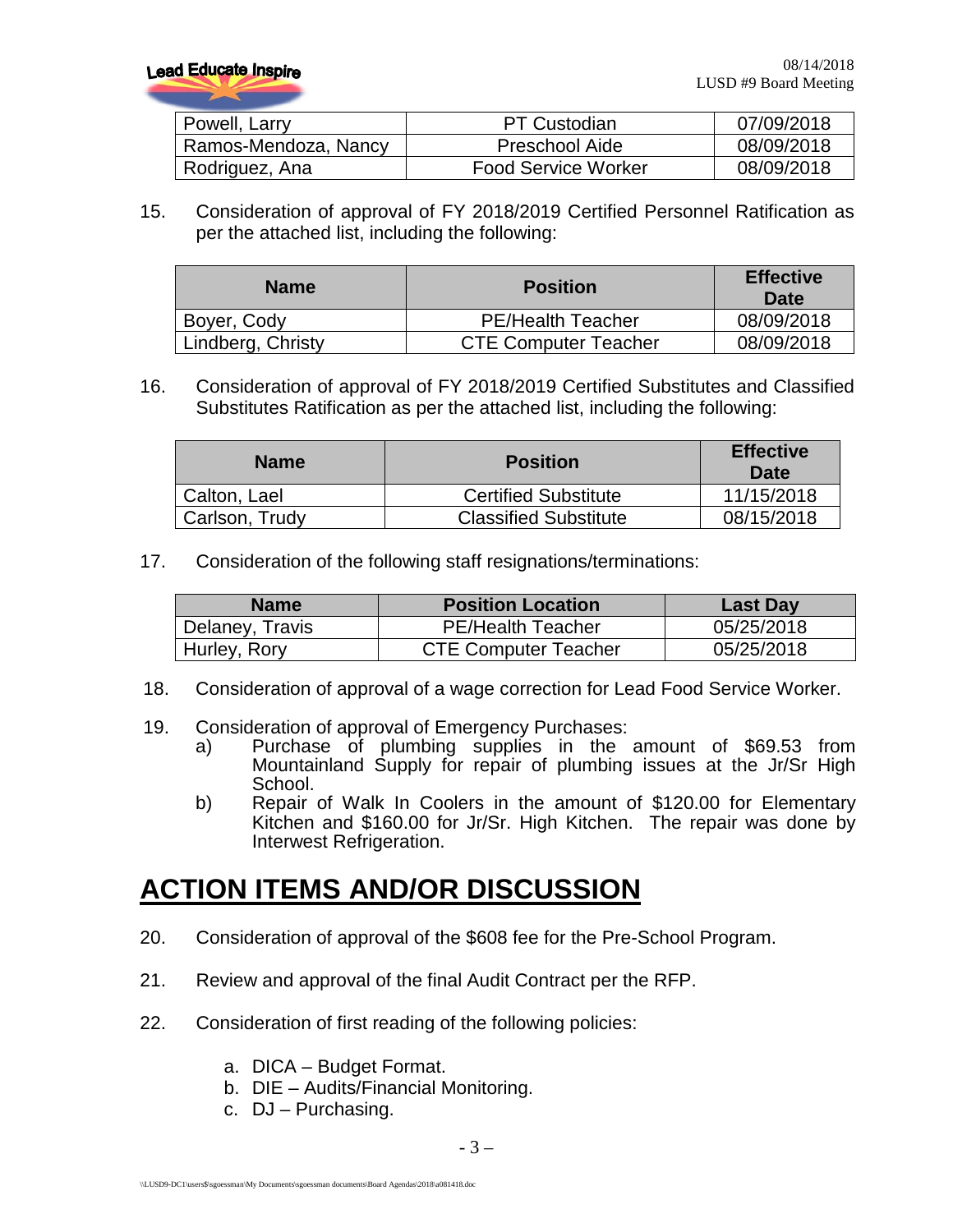

- d. DJE Bidding/Purchasing Procedures.
- e. FEA Educational Specifications for Construction.
- f. GBEAA Staff Conflict of Interest.
- g. JFABB Admission of Exchange and Foreign Students.
- h. JL Student Wellness
- 23. Consideration of approval of overnight trip for at least 2 students (possibly more) to attend the Rotary Club Teen Leadership Camp on November 30- December 2<sup>nd</sup>, 2018 at Camp Cedar Crest in Running Springs, California.
- 24. Agenda items for the September Meeting.

### **INFORMATION ITEMS**

- 25. News articles about the schools.
- 26. Updated 2018/2019 Stipend List.
- 27. Upcoming Governing Board Conferences:
	- a. September 5-7, 2018  $42<sup>nd</sup>$  Annual Law Conference JW Marriott Camelback Inn, Scottsdale
	- b. September 8, 2018 (8:30 am-11:00 am) 2018 Delegate Assembly JW Marriott Camelback Inn, Scottsdale
	- c. October 23, 2018 (4:00 pm-7:30 pm) ASBA Mohave County Meeting – Kingman
	- d. December 12-14, 2018 ASBA-ASA  $61<sup>st</sup>$  Annual Conference -Arizona Biltmore, Phoenix.
- 28. Notification of Policy Regulations & Exhibits:
	- a. Exhibit GBEAA-E: Staff Conflict of Interest
	- b. Regulation IHBA-RB: Special Instructional Programs and Accommodations for Disabled Students.
	- c. Regulations JL-RA & JL-RB: Student Wellness.

## **ADJOURNMENT**

*Members of the public who are disabled and require special assistance or accommodation at the meeting are requested to notify Littlefield Unified School District 9 in writing at 3475 East Rio Virgin Road, Beaver Dam, AZ, 86432 or by calling 347-5486 twenty-four hours in advance.* 

*THIS NOTICE AND AGENDA HAS BEEN POSTED 24 HOURS BEFORE THE MEETING IN ACCORDANCE WITH A.R.S. § 38-431.02(G) AT THE FOLLOWING LOCATIONS:* 

- 1. *Beaver Dam Post Office, 3288 E. McKnight Rd., Littlefield, AZ 86432.*
- 2. *Beaver Dam Elementary School, 3436 E. Rio Virgin Rd., Beaver Dam, AZ 86432.*
- 3. *Littlefield Unified School District, 3490 E. Rio Virgin Rd., Beaver Dam, AZ 86432.*
- 4. *Beaver Dam Jr./Sr. High School, 3475 E. Rio Virgin Rd., Beaver Dam, AZ 86432.*
- *5. Scenic Community Bulletin Board, Scenic Blvd. and Rain Tree, Scenic, AZ 86432*